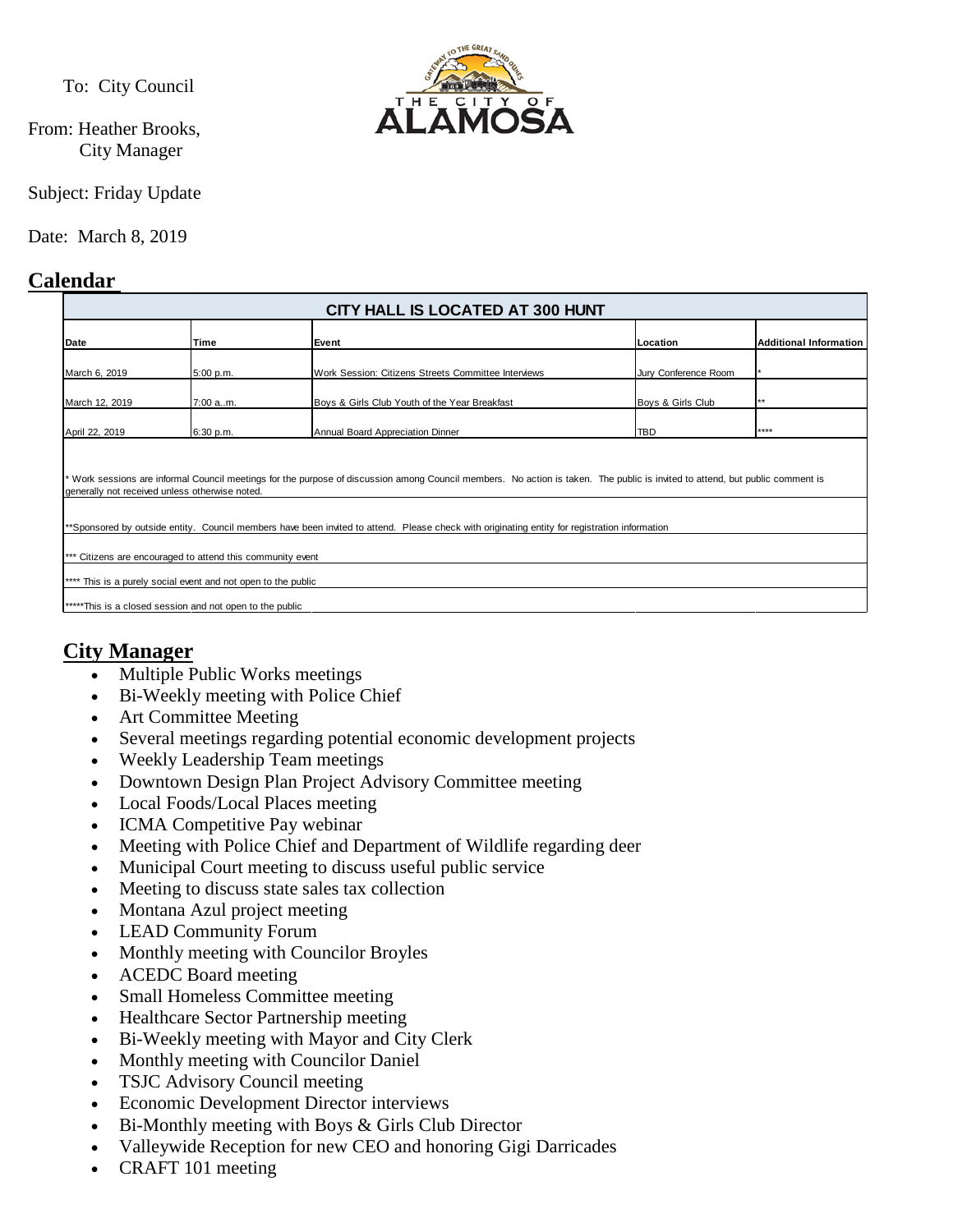

# **Parks and Rec**

*Welcome to our Parks and Recreation Department Update! As always; more information is available at [www.alamosarec.org](http://www.alamosarec.org/) or call the Alamosa Family Recreation Center at (719) 589-2105. Happy Recreating!*

### **Spring/Summer Activities Guide**

Check out our activities guide for all the upcoming spring and summer events and programs. Our Facebook page - City of Alamosa Activities - is another great way to be informed of updates.

## **Outdoor Recreation Activities**

- **Adventure Club:** OMS and AHS students, more Adventure Club activities are in the works. Contact Outdoor Recreation Specialist, John Reesor, at 937-9025 or jreesor@ci.alamosa.co.us for more info.
- **Alamosa Trail System:** Winter is a great time to explore our new trails, go to [www.alamosarec.org](http://www.alamosarec.org/) to view the trail map and get out there!

## **Youth Sports & Activities**

- **Youth Volleyball:** A few spots are still open for boys and girls in grades 2nd-6th; cost is \$20/participant. Games are scheduled to begin in late-February and run through early-April. Click here for more info.
- **Youth Soccer (Spring):** Program registration will open next week. The season is slated for April 20 - May 11. More information will be released shortly, but feel free to contact League Director, Don Mendoza, with any questions; (719) 587-2524 or dmendoza@ci.alamosa.co.us.
- **Alamosa Youth Football (TACKLE):** Registration is open NOW through July 1st for boys and girls, grades 3 - 6. Register early to receive discounts. Click here to find more information.
- **All Valley Track Meet:** Registration is open NOW through April 22nd. Track Meet will be Wednesday, May 1st. Click here to find more information.

# **Adult Sports & Activities**

- **Adult Volleyball:** Player registration continues. Season games start the week of February 25th and run through late-April. Click here for more info.
- **Adult Softball:** Ready for summer softball yet? The pre-season meeting will be Wednesday, March 27th at 6:00pm at the AFRC. Team registration will open then and run through April 22nd. Team fees are TBA. The season will start May 13 and run through late-July. More information will be released shortly, but feel free to contact League Director, Don Mendoza, with any questions; (719) 587-2524 or dmendoza@ci.alamosa.co.us.
- **Adult Oil Painting:** New sessions start in March; find the full schedule here. Cost is \$90 for an entire session or the drop-in rate is \$15/class. Click here for more info.
- **Adult Ceramics:** A new session will start in March. Cost is \$70 for the full session, but a drop-in rate of \$12/class is also available. Click here for more info.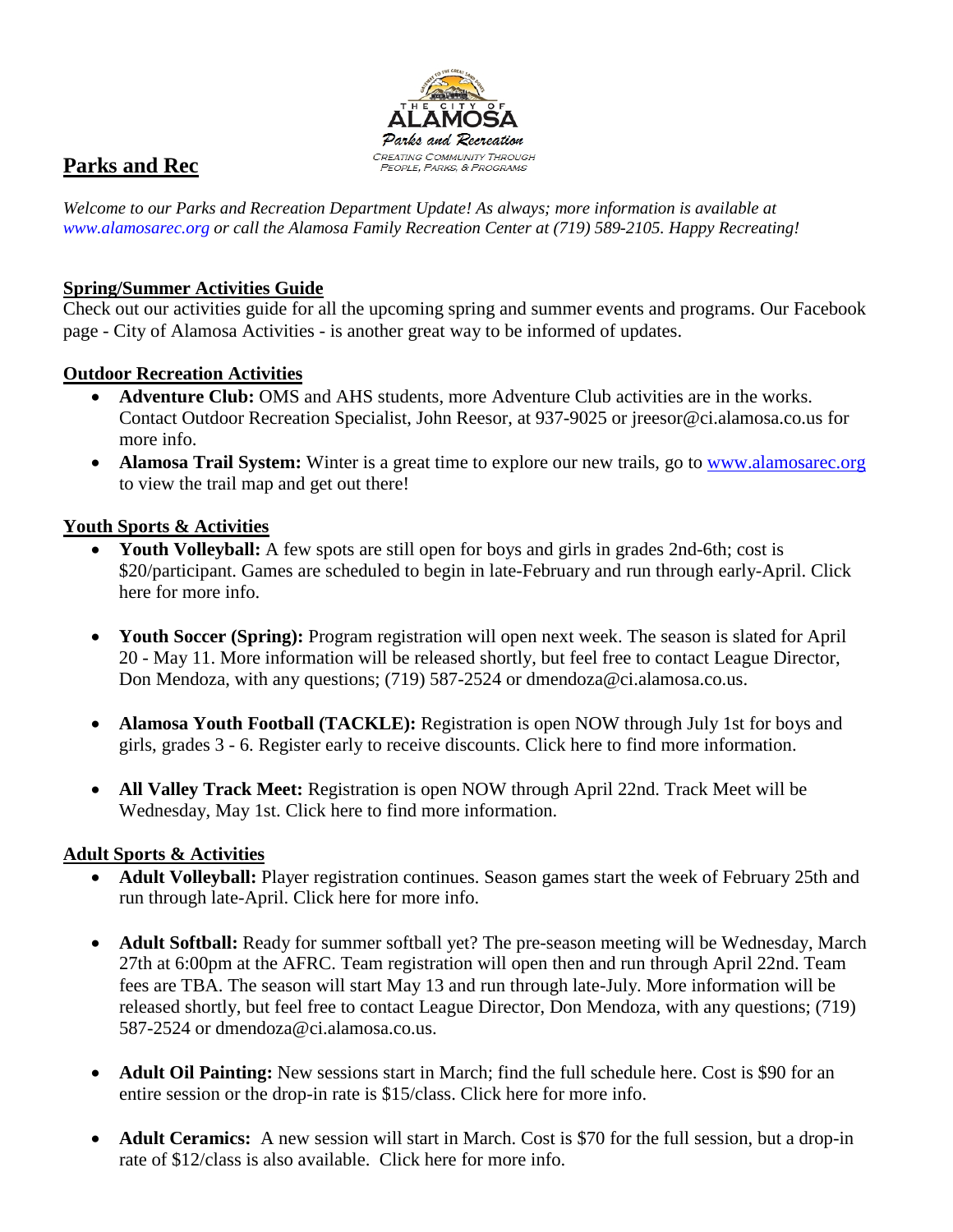• **Mindful Monday Yoga:** Come check out a new fitness class at the AFRC! This class is suitable for all levels, encourages a mindful slow flow, and aims to help you set an intention for your week. Come move, stretch, rest, and renew on Monday evenings. Class is led by Brittany Schoer (RYT). FREE to AFRC members or \$4/non-members.

#### **Multi-Purpose Facility/Ice Rink**

- **Beginner Skating:** The Beginner Class is designed for first time skaters and those with minimal time on ice skates. Classes are Saturdays from 5:45pm-6:30pm. The fee is \$7 and it covers the one-day class and skate rental.
- **Recreational Adult Drop-In Hockey:** Participants must be 14 years old or older with full equipment and a signed waiver. If under age 18, a parent/guardian must sign the participant waiver. Sessions are held on Sundays 6:45pm-7:15pm The fee is \$5/session with the exception of goalies, who may play for free after they check in.
- **Competitive Adult Drop-In Hockey:** Participants must be 16 years old or older with full equipment and a signed waiver. If under age 18, a parent/guardian must sign the participant waiver. Sessions are held on Sundays from 7:30pm-9:00pm. The fee is \$5/session with the exception of goalies, who may play for free after they check in.
- **Combined Adult Drop-In Hockey:** Participants must be 16 years old or older with full equipment and a signed waiver. If under 18, a parent/guardian must sign the participant waiver. Sessions are held on Wednesday from 6:45pm-9:00pm. The fee is \$5/session with the exception of goalies, who may play for free after they check in.

The Ice Rink will cease operations April 1<sup>st</sup> for summer programs. Go to AlamosaRec.org for updates to the facility calendar and rates for ice passes, passes + rentals, 10 punch passes, and season passes.

#### **RECREATION CENTER HOURS**

November 1 - April 30 Monday – Thursday: 6am – 10pm Friday: 6am – 6pm Saturday: 7am – 6pm Sunday: 12pm – 6pm

#### **UPCOMING REC CENTER CLOSURES**

Easter Day - Sunday, April 21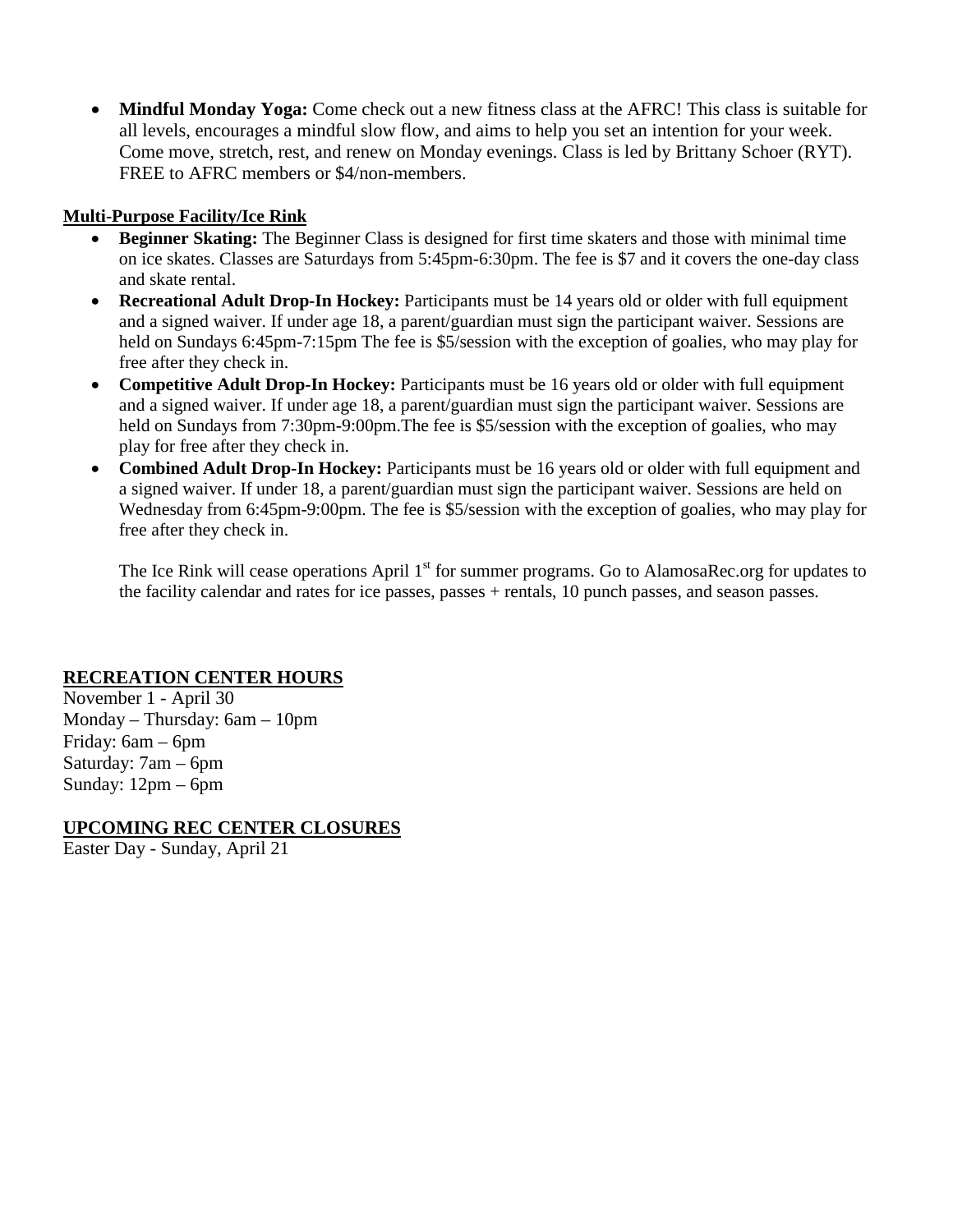

# **Showing Friday,** March 8, 2019 @ 7:00 p.m.

**SMALLFOOT**  $(PG)$ 

A Yeti is convinced that the elusive creatures known as "humans" really do exist.



Bring your favorite soda.

Popcorn provided!